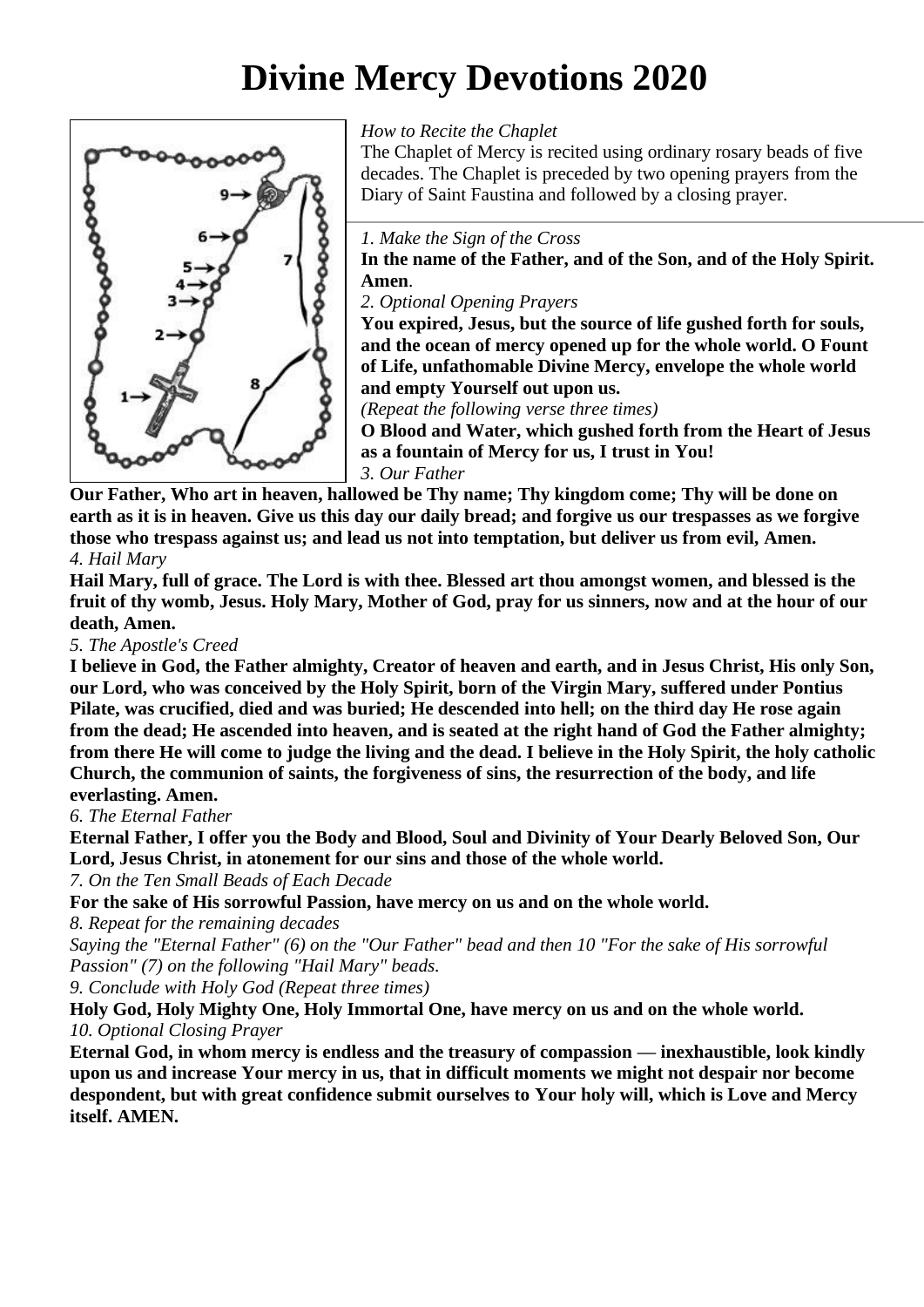# **Divine Mercy Devotions 2020**

# Gospel: Luke 18:9-14

Jesus told this parable to some who trusted in themselves that they were righteous and regarded others with contempt: "Two men went up to the temple to pray, one a Pharisee and the other a tax collector. The Pharisee, standing by himself, was praying thus, 'God, I thank you that I am not like other people: thieves, rogues, adulterers, or even like this tax collector. I fast twice a week; I give a tenth of all my income.' But the tax collector, standing far off, would not even look up to heaven, but was beating his breast and saying, 'God, be merciful to me, a sinner!' I tell you, this man went down to his home justified rather than the other; for all who exalt themselves will be humbled, but all who humble themselves will be exalted."

# Time for Adoration and Reflection

# Food for thought

Jesus comes not for the super-spiritual but for the weak-kneed who know they don't have it all together, and who are not too proud to accept the handout of amazing grace. (Brennan Manning)

## Litany of Reconciliation

Where some have more than enough and others have nothing: **Lord have mercy** Where people seek profit for themselves without thought of the cost to others: **Lord have mercy** Where innocent people are intimidated and persecuted: **Lord have mercy** Where extortion and deception blight the lives of the vulnerable: **Lord have mercy** Where greed by some leads to misery for many: **Lord have mercy** Where our eyes have become blind to injustice and inequality: **Lord have mercy** Where our hearts have hardened to the needs of the hungry and homeless: **Lord have mercy** Where our minds have become closed to the possibility of a better world: **Lord have mercy** Where our donations to charity have been inadequate: **Lord have mercy** Where our prayer for others has been half hearted: **Lord have mercy**

Your mercy is our hope, welcome us into your presence:

#### **Lord have mercy**

In your mercy, free us from the past and enable us to begin a new life of holiness: **Lord have mercy**

By your redeeming love, overcome our sinfulness and the harm it has brought us: **Lord have mercy**

#### **Our Father who art in heaven...**

## Act of Contrition

My God, I am sorry for my sins with all my heart. In choosing to do wrong and failing to do good, I have sinned against you whom I should love above all things.

I firmly intend, with your help, to do penance, to sin no more,

and to avoid whatever leads me to sin.

Our Saviour Jesus Christ suffered and died for us. In his name, my God, have mercy.